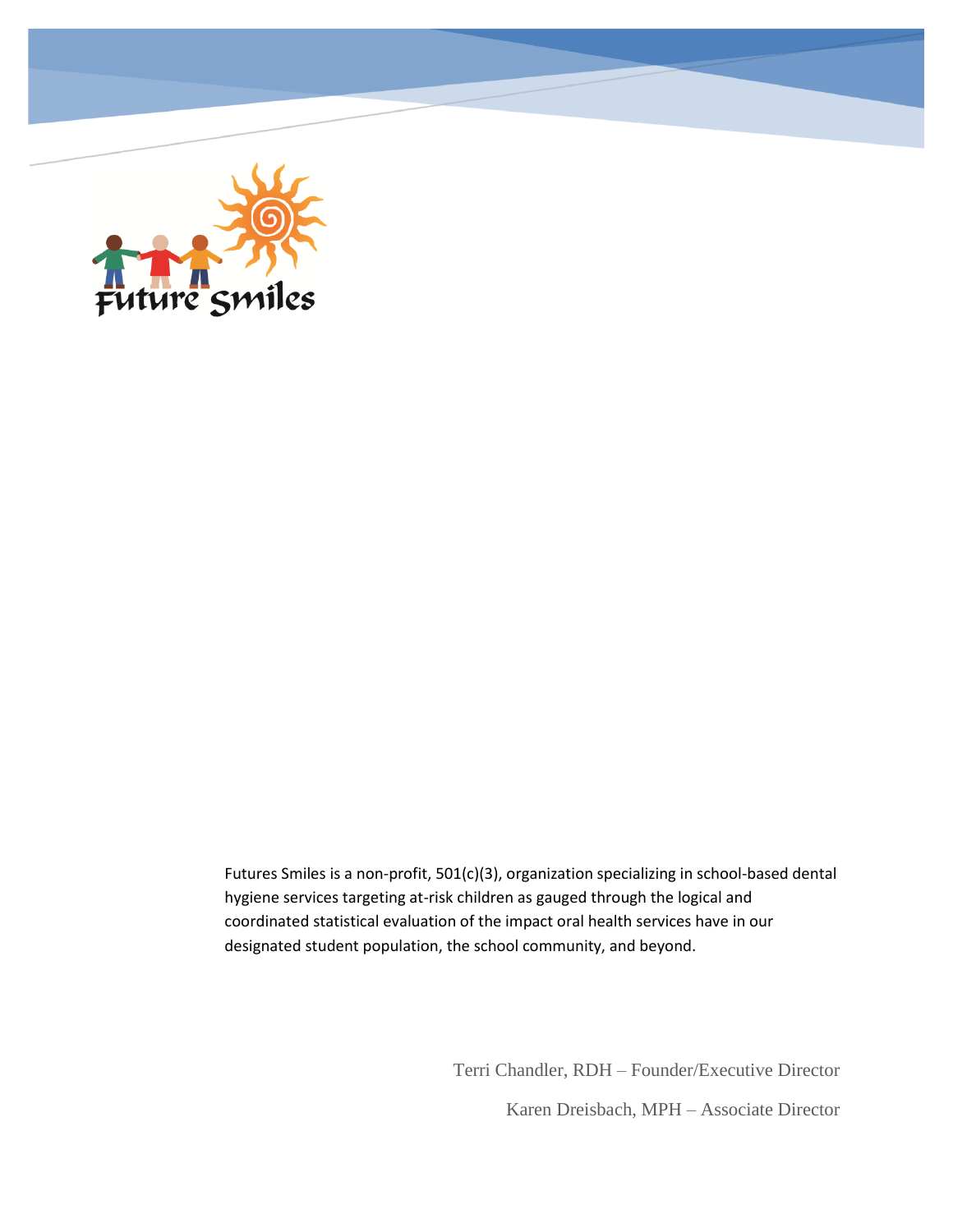

#### **Mission:**

The Mission of Future Smiles (FS) is to achieve optimum oral health in at-risk populations by increasing access to education and prevention of oral disease.

#### **Vision:**

Our Vision is to decrease a child's pain and suffering from dental decay through education and prevention of oral disease at a convenient community based site like a School-Based Health Center for Education and Prevention of Oral Disease (EPOD), allowing the child to thrive socially, physically, mentally and academically.

#### **Agency History:**

FS is proud to be a Nevada non-profit with a mission to increase access to oral health care in underserved populations. Established in 2009, FS provides the essential resources and infrastructure to create public health opportunities for dental hygienists. Through school-based care we focus on a systems approach that removes the common barriers of cost, transportation, lost income from time off work, and loss of educational time from school. Our ultimate goal is to change the way children and their families think and act, regarding their own health, by instilling positive oral health behavior for a lifetime.

#### **Purpose:**

To improve the oral health status of an at-risk population, which integrates a cost effective model delivered by Public Health Dental Hygienists who hold a Public Health Dental Hygiene Endorsement (PHDHE) approved by the Nevada State Board of Dental Examiners (NSBDE). Future Smiles collaborates with our restorative dental partners and medical professionals to increase access in oral health services, with a focus on prevention in a school-based setting. Services are provided at established School-Based Health Centers (SBHC) or at schools that do not have a SBHC but want to integrate an oral health model into their school setting.

It is well documented that there is a broad disparity in oral health care available to at-risk children. Because of this disparity, FS targets at-risk children through the school environment. FS pursues alternative sources of funding that increase access in oral health care for these underserved, at-risk populations. All services provided by the program target low-income, at-risk children from birth to 18 years of age, and Medicaid enrollees. The program bills for Medicaid/CHIP services when appropriate. Any child or family unable to pay for oral health care receives services at no cost.

#### **Community Need:**

The Clark County School District (CCSD) provides public education to all children in Clark County, is the 5th largest school district in the United States, and the largest school district in Nevada. CCSD has a K-12 enrollment of  $311.429$  students, and is home to over 70% of Nevada's students.<sup>1</sup>

When we look at our local school communities in Clark County (Las Vegas, Nevada) our educational system is reflective of our disparities in health care, high unemployment, economic insecurity, low high school graduation rates, and poor performance in standardized testing. All these elements create the perfect storm leaving those who were already underserved less likely to receive the necessary access to dental care. CCSD has a staggeringly low high school graduation rate when compared to the Nation (bottom third). For the class of 2013, CCSD had a high school graduation rate of 71.5%.<sup>2</sup>

Furthermore, the District is home to a high percentage of children living in poverty: 56.6% of the CCSD student population receives free or reduced lunch (FRL), and 17.6% are limited English proficient (LEP).<sup>2</sup> CCSD is now a minority-majority District, with a Hispanic student population of 43.85% and Caucasian students accounting for 29.43%. <sup>2</sup> Demographics such as these are characteristic of high-need populations and are directly correlated with poor oral health and limited access to oral/dental health services.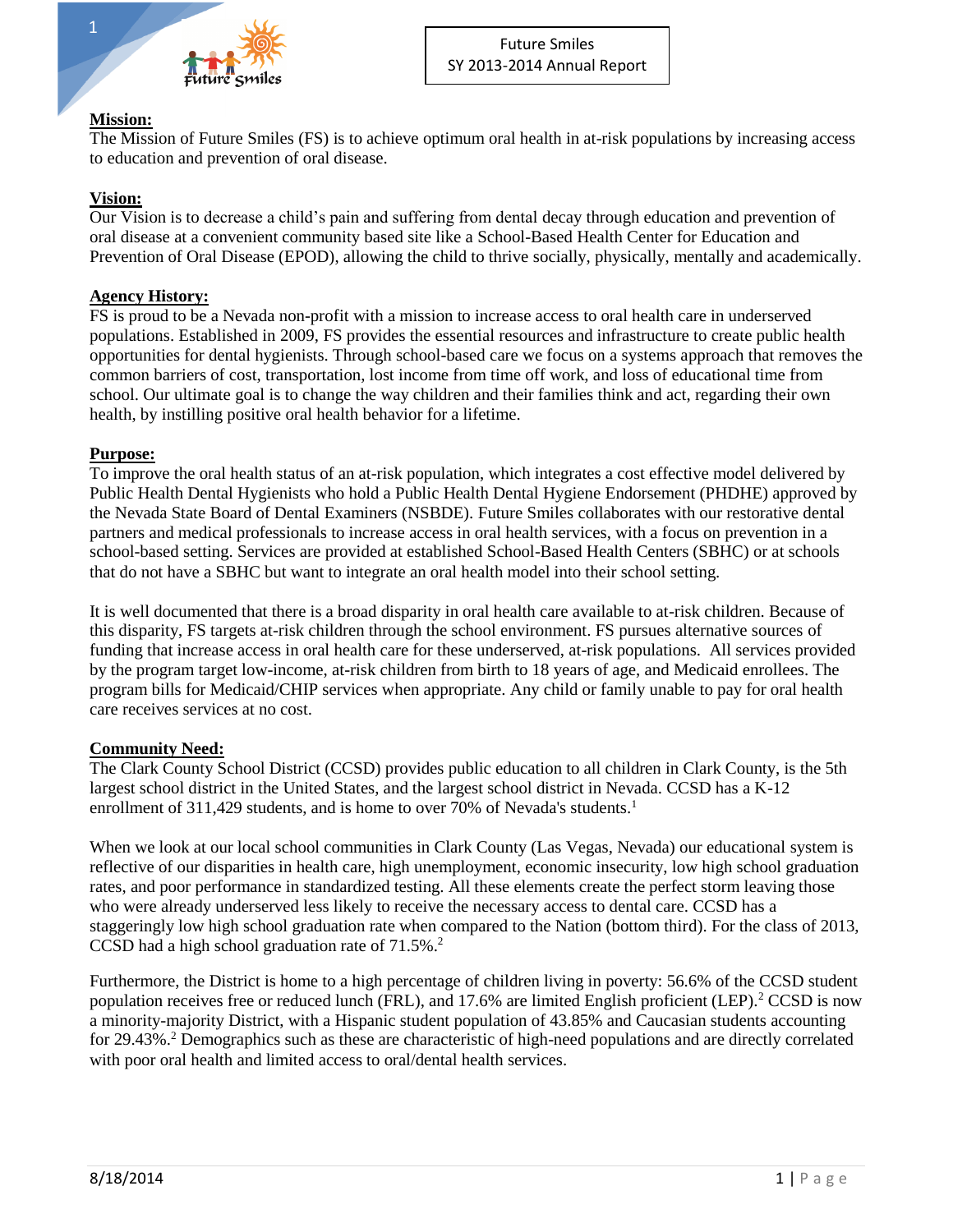

Tooth decay is a manageable and preventable condition. However, if dental caries begins before the age of six, there is a severe risk to damaging the teeth and affecting the overall well-being of the child. Nevada, consistently ranks high in children's tooth decay rate when statewide surveillance is conducted;

- 6 out of 10 children (64.8%) of Nevada's third grade students have experienced tooth decay.<sup>3</sup>
- In comparison, the National average caries experience in children 6-9 is 54.4% and the Healthy People (HP) 2020 Goal is 49%. 4

It is well documented that children from low-income, racial/ethnic minority populations have a higher risk of developing tooth decay. The findings from the 2008 Nevada State Health Division's (NSHD) Basic Screening Survey (BSS) found;

 Oral disease rate in minority populations living in poverty is significantly higher at 78%, than nonminority children.<sup>3</sup>

Las Vegas continues to recover from the recent recession and still endures one of the nation's highest unemployment rates, uninsured children and homelessness in children. Existing resources have been reduced or eliminated resulting in more children at risk. As expected, vulnerable populations are suffering the most, according to the Nevada Annual Reports for Accountability:

- 53.45% of Clark County School District's (CCSD) students are eligible for the free and reduced lunch  $(FRL)<sup>2</sup>$
- $\bullet$  124,532 children living in poverty.<sup>2</sup>
- Nevada ranks  $45$ th in the nation in child homelessness.<sup>5</sup>

Coupled with a growing minority population of English language learners and a high transient rate, CCSD faces many challenges when trying to improve its low graduation rate (68% in 2009).<sup>2</sup> When we look at Nevada's Health Rankings, the two factors that stand out are: 1) education - high rate of high school dropout, low educational level of citizens and 2) income - childhood poverty, lack of health care and a staggeringly high rate of homelessness.

In the publication on Best Practices of the Association of State and Territorial Dental Directors (ASTDD) publication on Best Practice Project, it states that, "There is a relationship between a child's health and academic performance." The document also quotes Former Surgeon General, Dr. Antonia Novello, "Health and education go hand in hand: one cannot exist without the other."<sup>6</sup> The U.S. Department of Education acknowledged that health problems and unhealthy behaviors have a major effect on students' success. The most cost effective and influential way to address positive health behaviors for the community is to bring health services into at-risk schools<sup>4</sup>. Future Smiles provides cost effective access to health care that works with school administrations to jointly impact the health of vulnerable children, which benefits their school work and potentially improving their chances to graduate and thrive in life.

## **Current Activities:**

## **School-Based Health Center for Education and Prevention of Oral Disease (SBHC-EPOD)**

Future Smiles has found that oral health care is a common community request in needs assessments. At-risk schools typically are interested in providing an oral health program to its students but funding for building a School-Based Health Center (SBHC) can be a barrier. FS has found a cost efficient system that operates with mobile/portable dental equipment in a dedicated classroom or in an unused modular to provide our oral health services. These services can be ongoing or episodic, depending upon the needs of the school. We refer to our set site facility as a School-Based Health Center for Education and Prevention of Oral Disease (SBHC-EPOD), the short title to be recognized as an EPOD.

Our policy and system change goals from these efforts are to:

- 1) Increase the number of schools that provide direct preventive oral health care;
- 2) Increase the understanding of oral health through ongoing education to parents, children and school staff; and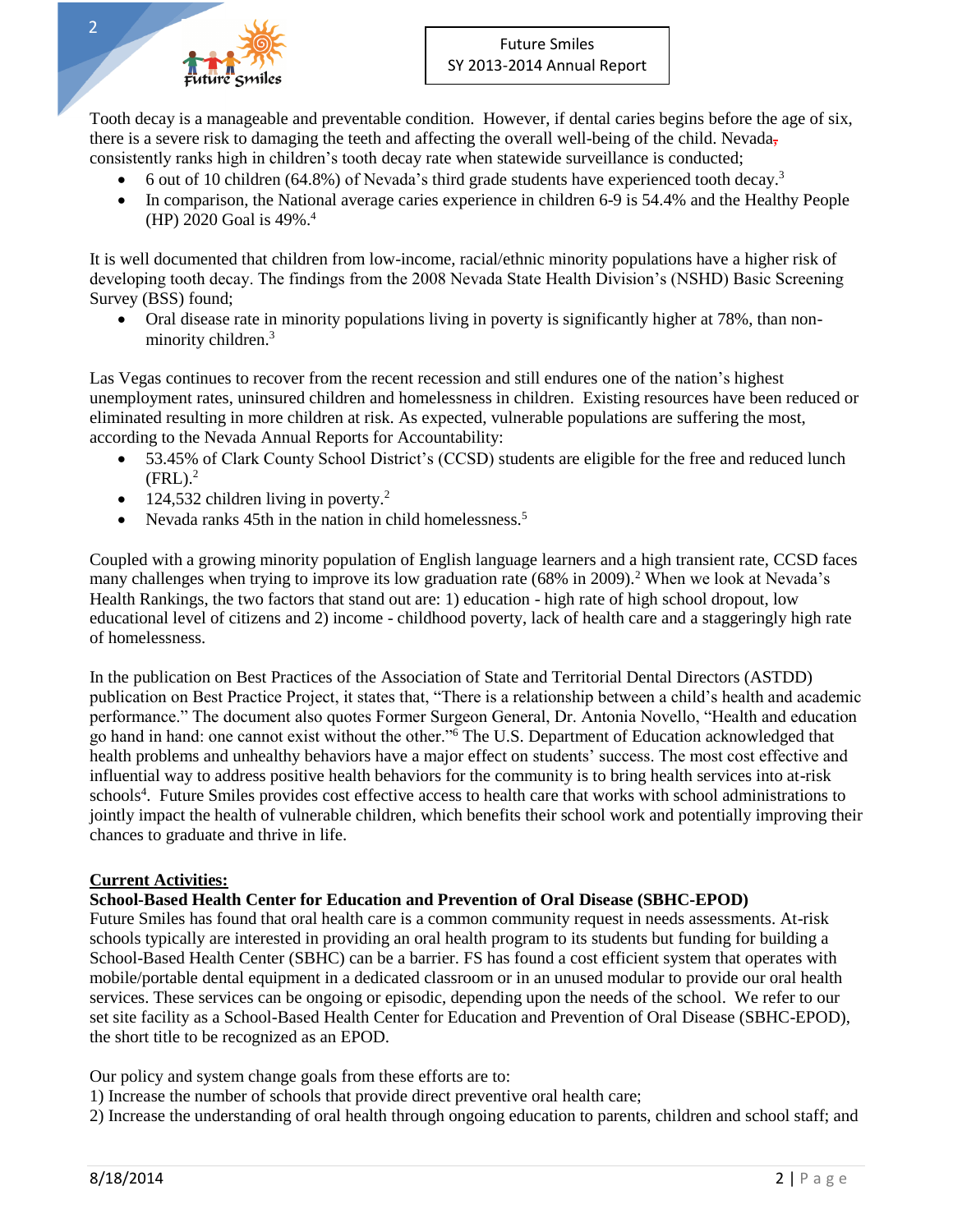

3) Show an increase in academic performance after program enrollment compared to baseline.

The purpose of the EPODs is to integrate cost effective preventive oral health services into schools with SBHCs. At schools that do not have a SBHC, the desire of Future Smiles is to start the early stages of a preventive oral health program. At the drafting of this report, Clark County has invested into the SBHCs medical/dental models to bring essential wrap-around services into the school community. Two of the program sites (Cunningham SBHC-EPOD and Basic's Bower's SBHC) collaborate with FS to integrate oral health into an existing medical model. All program outreach is tracked, evaluated and will be part of a 24 month longitudinal study conducted by Future Smiles (FS), Clark County School District (CCSD) and the Nevada State Health Division's Oral Health Program (NSHD OHP).

#### **Service Population:**

Our **no cost program** targets at-risk Southern Nevada children, birth to high school (HS) graduation, from schools with more than 50% Free and Reduced meal enrollment (F&R). At-risk is defined as children from lowincome families, Medicaid or CHIP enrollees, and/or uninsured-w/out health care.

#### *SY 2013-2014 Service Demographics*

Data collected by FS reveals that our target population has a:

- Mean monthly household income well below Federal Poverty Level (FPL), at \$1,343
- Mean family members in the home are 4.4
- $\bullet$  Mean parent education is 12<sup>th</sup> grade
- 46% are single parents

#### Our population profile for 2013-2014 was:

7% Asian/Haw/Ind |14% African American | 26% Caucasian | 56% Hispanic. *NOTE: Our program demographic software reports multi-racial enrollees in each category representative of >100% ratio.*

## *SY 2013-2014 Program Statistics*

#### **Under the Future Smiles Program, we served:**

- $\bullet$  Mean age 8 years old and in  $3<sup>rd</sup>$  grade
- 76% of the children served are on Free and Reduced lunch
- 35% Medicaid, 65% uninsured
- 36% of the children have untreated tooth decay
- 9% have urgent dental needs

## **A Solution to Address Unmet Oral Health Needs:**

FS promotes working within the dental community to establish a dental home for at-risk children and their families by providing oral health education and direct dental services at SBHC, within the school setting and at community health fairs.

Our oral health services include:

- 1) Oral health screening with data collection
- 2) Dental cleaning (prophylaxis)
- 3) Fluoride varnish/topical application
- 4) Dental sealants
- 5) Digital dental x-rays (limited locations)
- 6) Communication with parent/guardian regarding oral health status and referral to a community dental provider for restorative dental needs ensuring that the child gets the care that they need

All services are provided to individuals who have been identified as attending schools with 50% or higher FRL, uninsured/underserved, low-income and at-risk populations. No child in need is declined care through our program and all services are provided at no cost to the child or family. Our primary goal is to enhance our recipient's health and well-being, thereby improving their capacity to learn and succeed within the school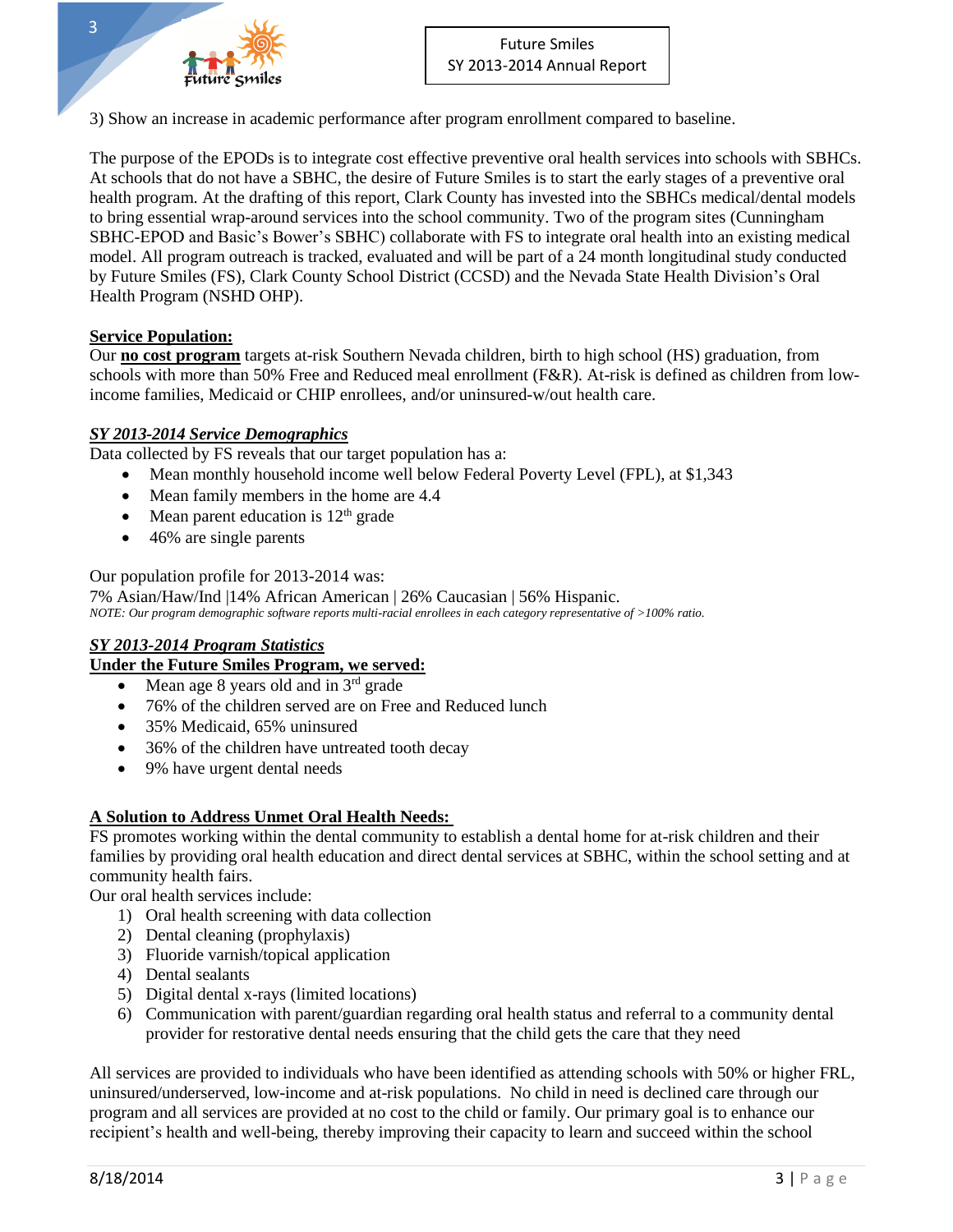environment now and in the future.

4

## **Program Partners and Collaborations:**

FS strives to create long-lasting changes in the way people think and act regarding the value of oral health by bringing together strong partners committed to the prevention of oral health disease.

Our greatest strength is the ability to network with organizations that target the supportive needs of those who are less fortunate. One area where we have had great success is working with the CCSD's staff to identify children in oral pain. As a school-based provider, school counselors and teachers have brought the children to our door for immediate care. Other professional collaborations include membership in the Community Coalition for Oral Health (CCOH), Southern Nevada Immunization and Health Coalition (SNIHC) and the Southern Nevada Dental Hygienists' Association (SNDHA), which have all resulted in each of these organizations supporting Future Smiles through program funding.

In addition, we have strong collaborative relationships that help us provide oral health services to children in need (oral pain) with the following organizations:

- 1) Children's Dental International
- 2) City of Las Vegas-EPOD sponsor at Clark HS
- 3) Clark County Dental Initiative-UNLV SDM and FS collaboration providing school-based dental services in Clark County, NV.
- 4) College of Southern Nevada
- 5) Communities In Schools
- 6) Eye Care 4 Kids
- 7) Helping Kids Clinic
- 8) Huntridge Teen Clinic
- 9) Positively Kids
- 10) Project Smile-This program is sponsored by the Clark County Public Education Foundation to support dental care to low income children.
- 11) Southern Nevada Dental Hygienists' Association
- 12) Southern Nevada Immunization and Health Coalition
- 13) Three Square
- 14) United Way of Southern Nevada
- 15) UNLV School of Dental Medicine (SDM)-No Cost Saturday Dental Clinics

## **Brief Description of Current Program (Total 17 CCSD Schools in total)**:

It is our intention to become an integral part of the school, a role model for the children and safety net provider making a difference in the lives and health of these children/ families that benefit from EPOD experiences,. Routine care includes at least one preventive service such as oral health education, a dental cleaning, fluoride varnish/topical application, sealant application and retention check, which are provided not less than every 12 months and not more than every six months to the resident children of Clark County.

Future Smiles is staffed by nine dental hygienists with a Public Health Dental Hygiene Endorsement (PHDHE), this special license allows the dental hygienists the ability to treat underserved populations without direct supervision from a dentist.

All children served by FS, even those in good oral health, are referred for a comprehensive dental exam to an established dental provider. Future Smiles works hard to assist families by scheduling urgent dental needs with a dental provider. As oral health professionals, we can attest to the fact that oral disease is progressive and cumulative in nature. It is responsible for pain, discomfort, poor school performance, poor nutrition, diminished self-esteem and if left untreated, the disease becomes more complex and difficult to manage.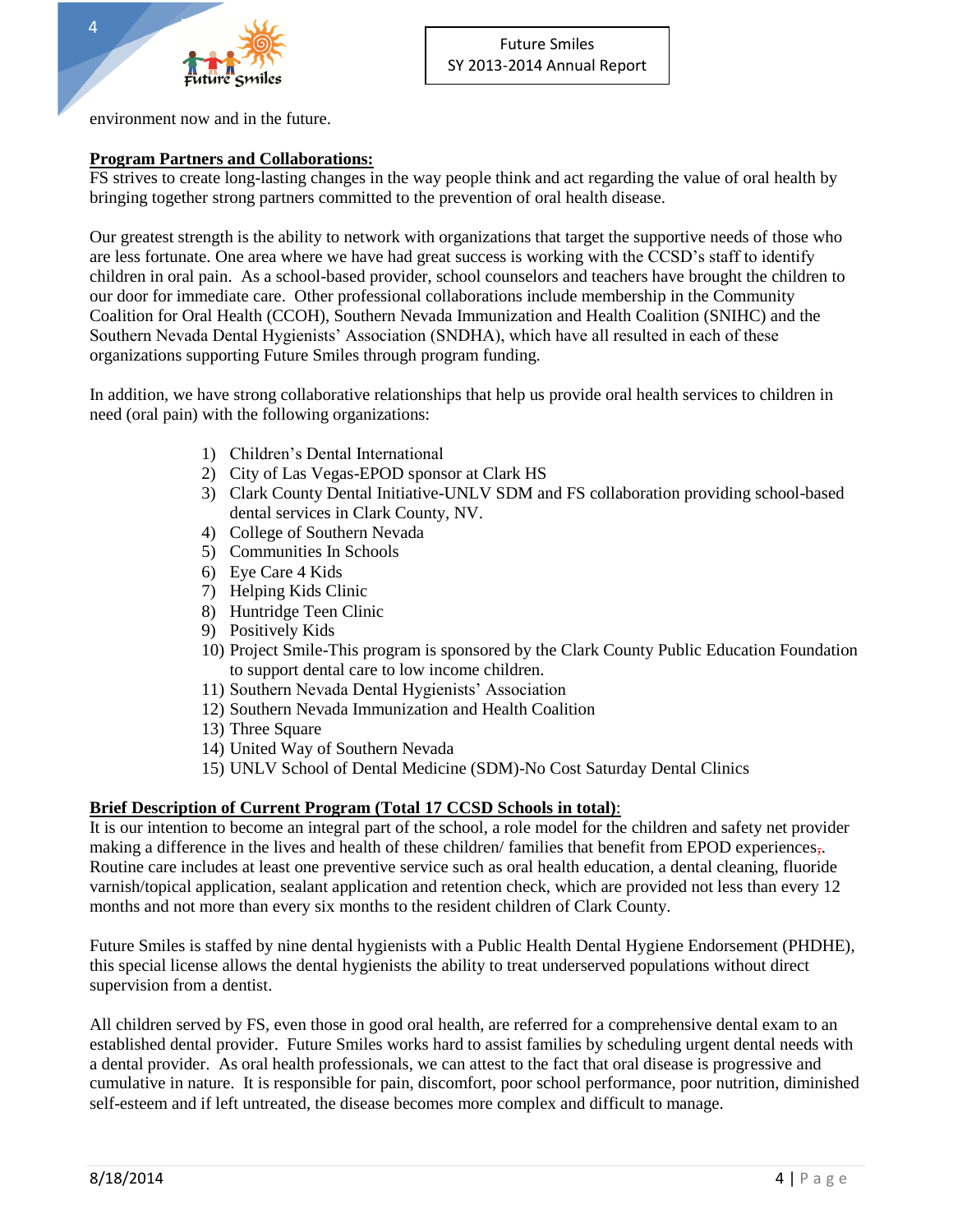FS provides **two types** of operational delivery modes:

- **A. Set Locations: School-Based Health Center for Education and Prevention of Oral Disease (EPOD)**
- **B. Mobile School-Based Locations**.

Our focus is **dental hygiene (DH) services** (\$179 Medicaid value per child visit) which include: screenings, oral health education (OHE), dental cleaning, sealants, fluoride varnish, as well as case management through a referral system to a local dentist(s) or the UNLV School of Dental Medicine (SDM) for restorative dentistry.

- 1) **An EPOD operates in a School-Based Health Center (SBHC), classroom, or a modular**. The Clark County School District (CCSD) provides space and other support at no cost to FS and we operate **3 EPODS** under two different schedules. **Two schools have a 12 month program** *(1) Clark (HS) EPOD and (2) Cunningham SBHC/EPOD, and* **one school has a 9 month program** *at (3) Hollingsworth (ES) EPOD.*
- 2) **FS Mobile serves 8 temporary (1 month average) school-based locations** utilizing portable dental units manufactured by DNTLworks. These units can go anywhere as they are light weight (50lbs or less), on wheels and fold into suitcase containers. All at-risk children enrolled in the school are eligible for our services. Further impact is achieved through OHE presentations, "brush at lunch" presentations, health fairs and program services provided at community health clinics, like Helping Kids Clinic.

## **Significant Accomplishments:**

As we increase the number of children who benefit from dental sealants, we see a decrease in untreated tooth decay in subsequent years, as confirmed in this graph from our Cunningham SBHC-EPOD (Figure 1). Our third EPOD is located at Hollingsworth Elementary School (ES) (Figure 2) where the program is fully integrated into the school community.

**Hollingsworth ES:** From our initial oral health screenings in SY 2010-2011, FS found that 49% of the children screened had untreated dental decay and of those 40% were in urgent dental treatment need (pain). In the SY 2013-2014, we have seen an enrollment increase from 97 students in SY 2010-2011 (baseline) to 360 students in SY 2013-2014. We have also seen a 17% decrease in untreated dental decay (32 % SY 2013-2014) and a dramatic 33% decrease in children with urgent dental needs (pain) with a program low of 7% total urgent dental pain in the Hollingsworth ES student population from SY 2013-2014.

Since inception in 2009, FS has provided over \$1 million in Medicaid valued services: A) 11,185 children received oral health education, B) 7,181 oral health screenings, C) 16,668 teeth received dental sealants, D) 7,400 fluoride varnish, and E) 3,377 dental cleanings.

During the summer months of June-August 2014 FS provided part-time oral health care at the Cunningham SBHC-EPOD, Clark EPOD, Basic's Dr. Joel and Carol Bower SBHC and Helping Kids Clinic.

#### **2013-2014 Outcomes:**

- 1,808 at-risk children shall receive an oral health screening with all data to be tracked and reported under the CDC software SEALS
- 3,961 children shall receive an oral health education experience
- 4,278 teeth received dental sealants
- 1,819 or more fluoride varnish/topical applications
- 871 dental cleanings (child prophylaxis)
- The Medicaid value for these services would equal \$256,884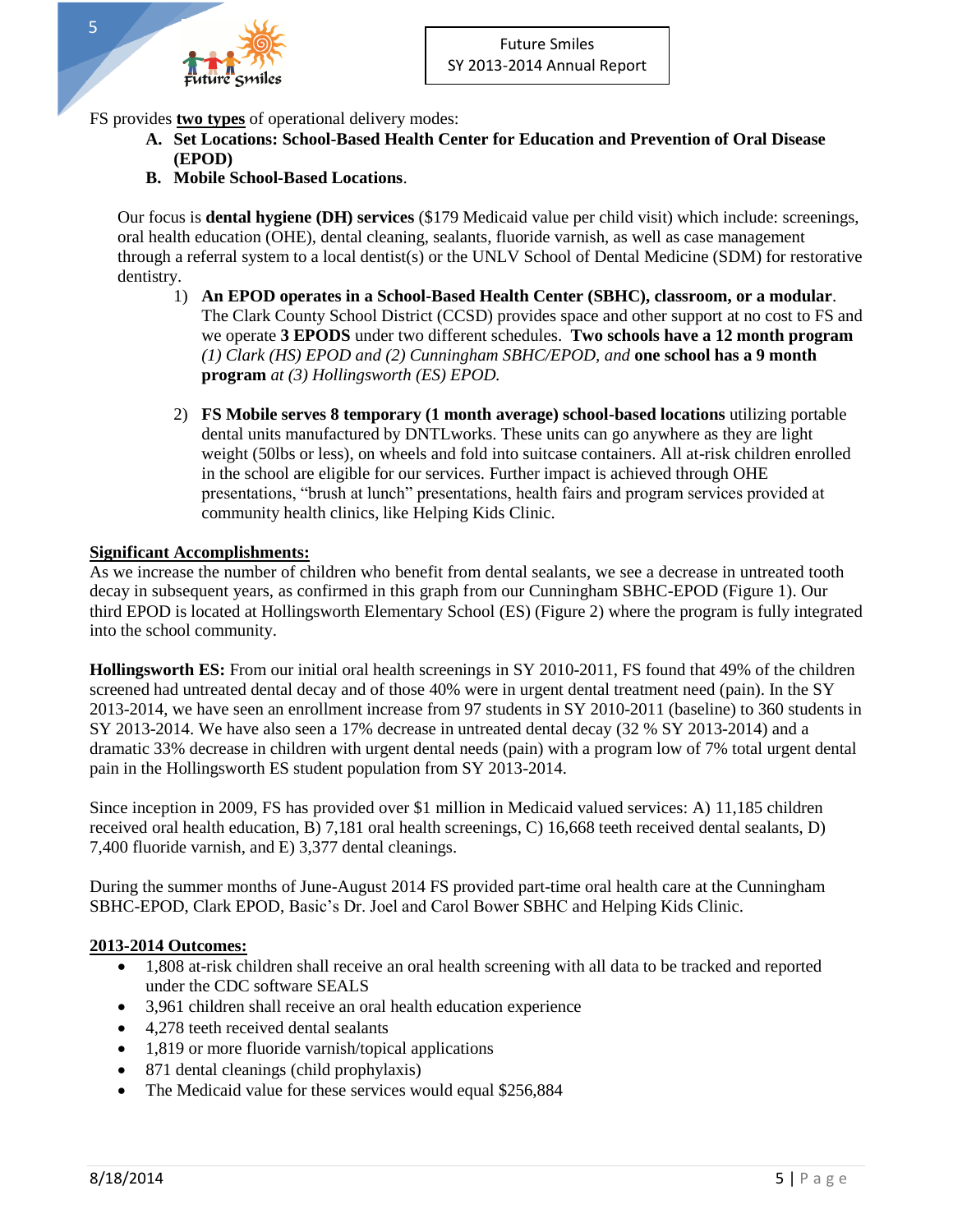

## **Community Health Fairs:**

These events are ongoing and are typically organized by the Southern Nevada Immunization and Health Coalition (SNIHC) and Shots 4 Tots. Community Health Fairs allow the program an opportunity to provide an oral health screening, oral health education and fluoride varnish application. All infection control CDC guidelines are adhered to at these events and Personal Protection Equipment (PPE) including: masks, gloves, safety glasses, individual optic light (hands free equipment), disposable mouth mirror, gauze and counter disinfectant are utilized during the administration of oral health services.

#### **Current Funding:**

With solid private/public partnerships, we leverage our FS dollars by uniting with CCSD and the City of Las Vegas (CLV) for our no-cost facility space. Additional workforce collaboration is formed with higher education's dental programs from UNLV SDM and the College of Southern Nevada (CSN). Recently, Gov. Sandoval announced support of the expansion of Medicaid, providing an additional 78,000 citizens health care coverage. Many of these Nevadans are school age children and FS believes that Medicaid reimbursement will provide future funding sustainability by 2015. FS is staffed by 8 DH Medicaid/CHIP providers.

We deeply appreciate all of our donors and sponsors for their strong belief and commitment to Future Smiles and our mission.

| SY 2013-2014  | <b>Donor List</b>                                   |
|---------------|-----------------------------------------------------|
| 2013-2014     | <b>Clark County Public Education Foundation</b>     |
| 2013-2015     | Clark County School District/In-Kind                |
| 2013-2014     | <b>CVS</b> Charitable Caremark                      |
| 2013-2014     | Dial 4 A Smiles-Channel 8 NEWS                      |
| 2013-2014     | Junior League of Southern Nevada                    |
| 2013-2014     | <b>MCH</b> Coalition                                |
| 2013-2014     | McFadden Charitable Foundation                      |
| 2013-2015     | Medicaid                                            |
| 2013-2014     | Network for Good                                    |
| 2013-2014     | <b>NSHD Oral Health Program</b>                     |
| 2013-2014     | Oral Health America-Smiles Across America           |
| 2013-2014     | United Way Southern Nevada                          |
| 2014          | <b>ADHA/Wrigley Foundation</b>                      |
| 2014          | <b>Donald Reynolds Foundation</b>                   |
| 2014          | Elaine P. Wynn Family Foundation                    |
| 2014          | McFadden Charitable Foundation                      |
| 2014          | <b>Private Donation Razoo</b>                       |
| 2014-2015     | City of Las Vegas-Community Development Block Grant |
| $2014 - 2015$ | <b>DentaQuest Foundation</b>                        |
| 2014-2015     | <b>MGM Resorts Foundation</b>                       |
| 2014-2015     | United Way of Southern Nevada                       |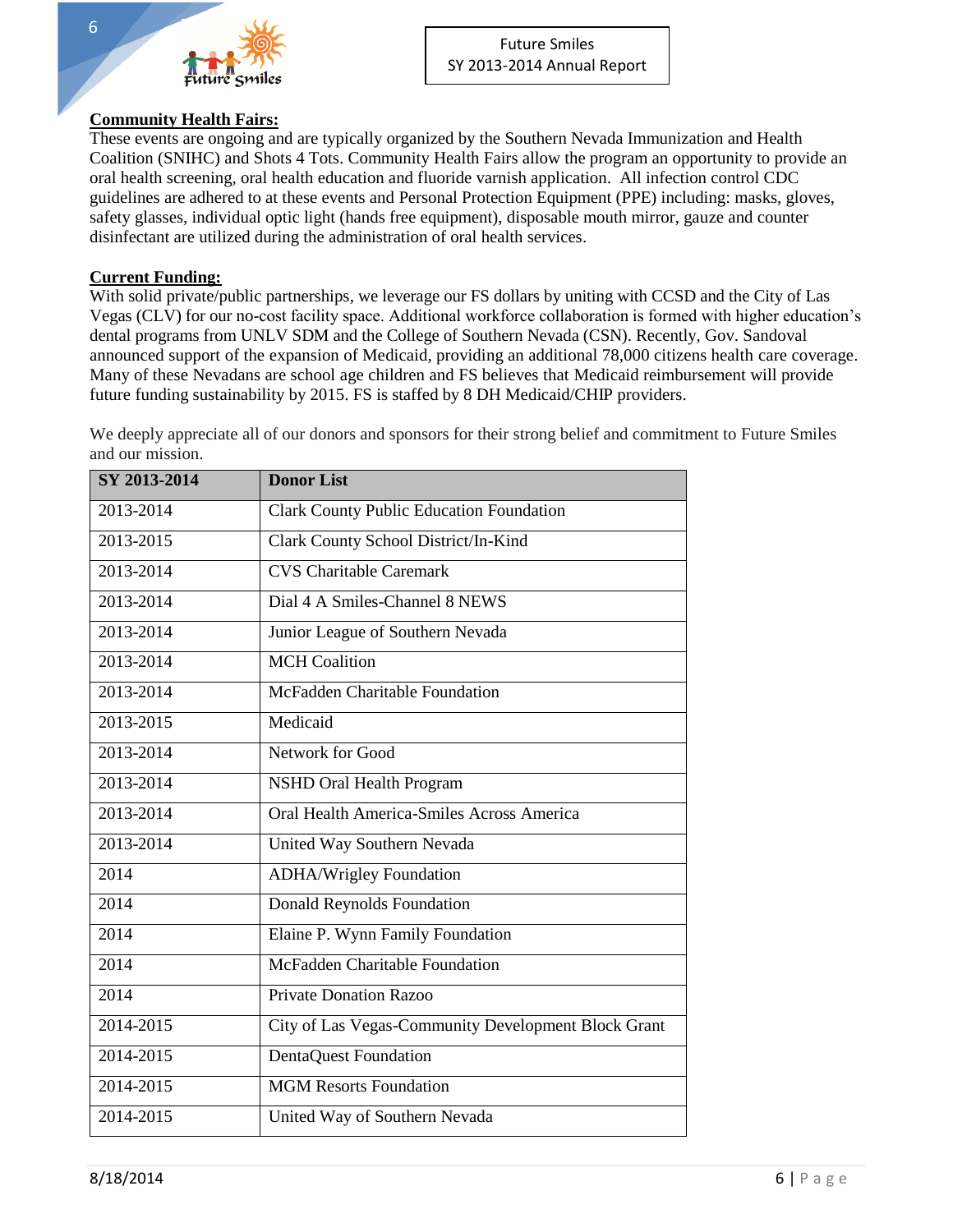

#### **Program Evaluation:**

7

Sealant Efficiency Assessment for Locals and States (SEALS), developed by the Centers for Disease Control and Prevention (CDC), tracks and evaluates our program deliverables, providing a snapshot view of oral disease rates and program success performed by FS in Southern Nevada.

The following SY 2013-2014 Healthcare Coverage table (Figure 4) shows that less than 4 out of 10 children served were covered by Medicaid (35% Medicaid) and that 65% were uninsured. However, the program continues to make strides in oral health outcomes with a 36% untreated tooth decay rate in students served in SY 2013-2014. This is a measurable decrease of 12.2% in untreated tooth decay rates when compared to SY 2012- 2013 (48.2% untreated decay). We can also document that urgent dental needs have decreased by 4% when compared to the previous school year (9% total urgent dental need in SY 2013-2014).

It is well documented that children from low-income, racial/ethnic minority populations have higher risk factors of living in poverty with less economic resources for seeking oral care and this unfortunately translates into accepting that living with oral pain is a normal way of life for children.

Beginning in the summer of 2014, Future Smiles will commence a multi-year intensive review of three Clark County School District school-based dental-health locations, where Future Smiles has provided preventative dental services. We will evaluate the status of dental health among the treated children and perform an assessment of the impact of the dental care on other factors in the lives of the children. Our evaluation focuses on three schools in CCSD with high rates of free and reduced lunch: Cunningham Elementary, Hollingsworth Elementary, and Martinez Elementary School. These schools are all part of the on-going Future Smiles dental program.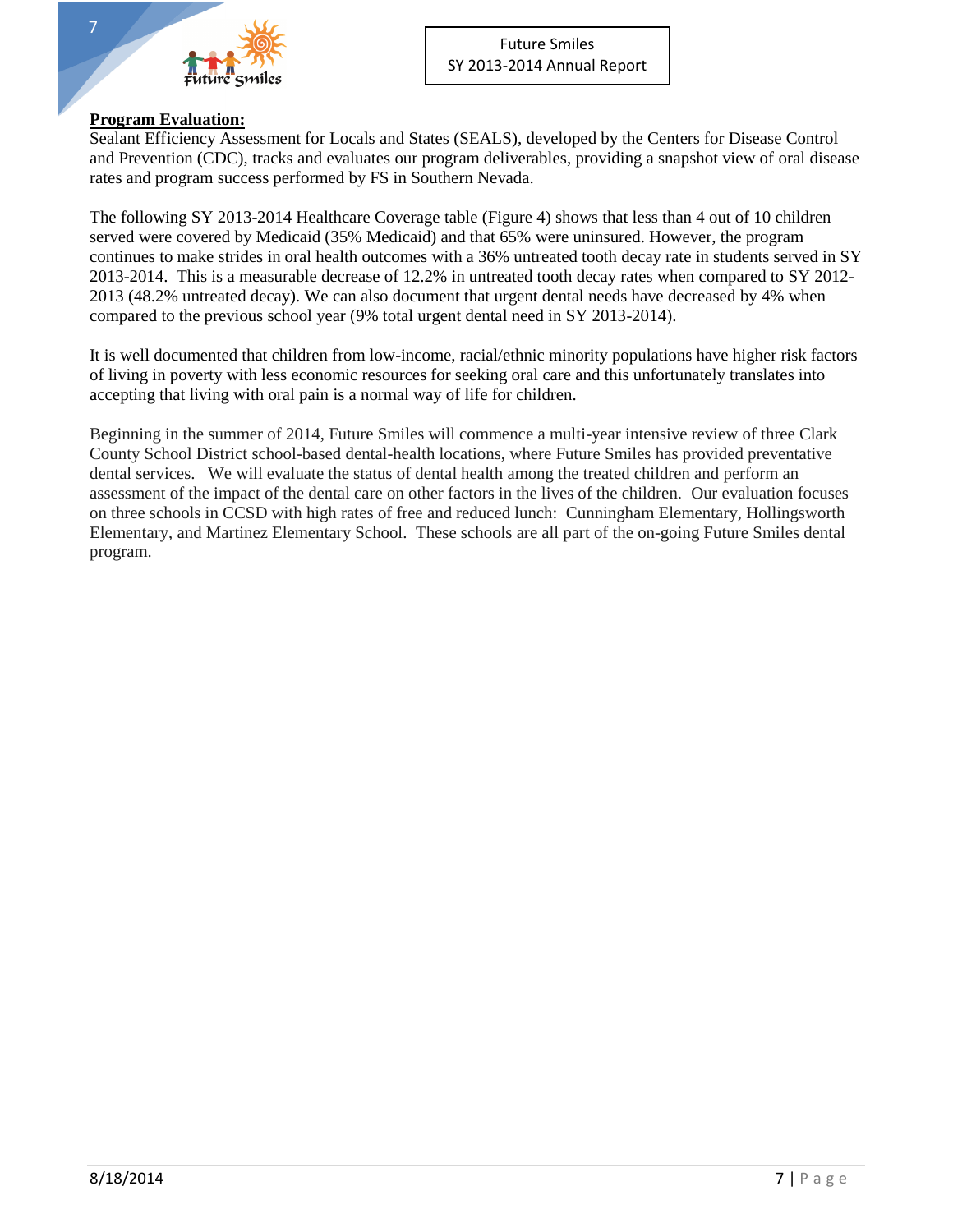

8

# **Figure 1: Cunningahm SBHC/EPOD**



## **Figure 2: Hollingsworth EPOD**

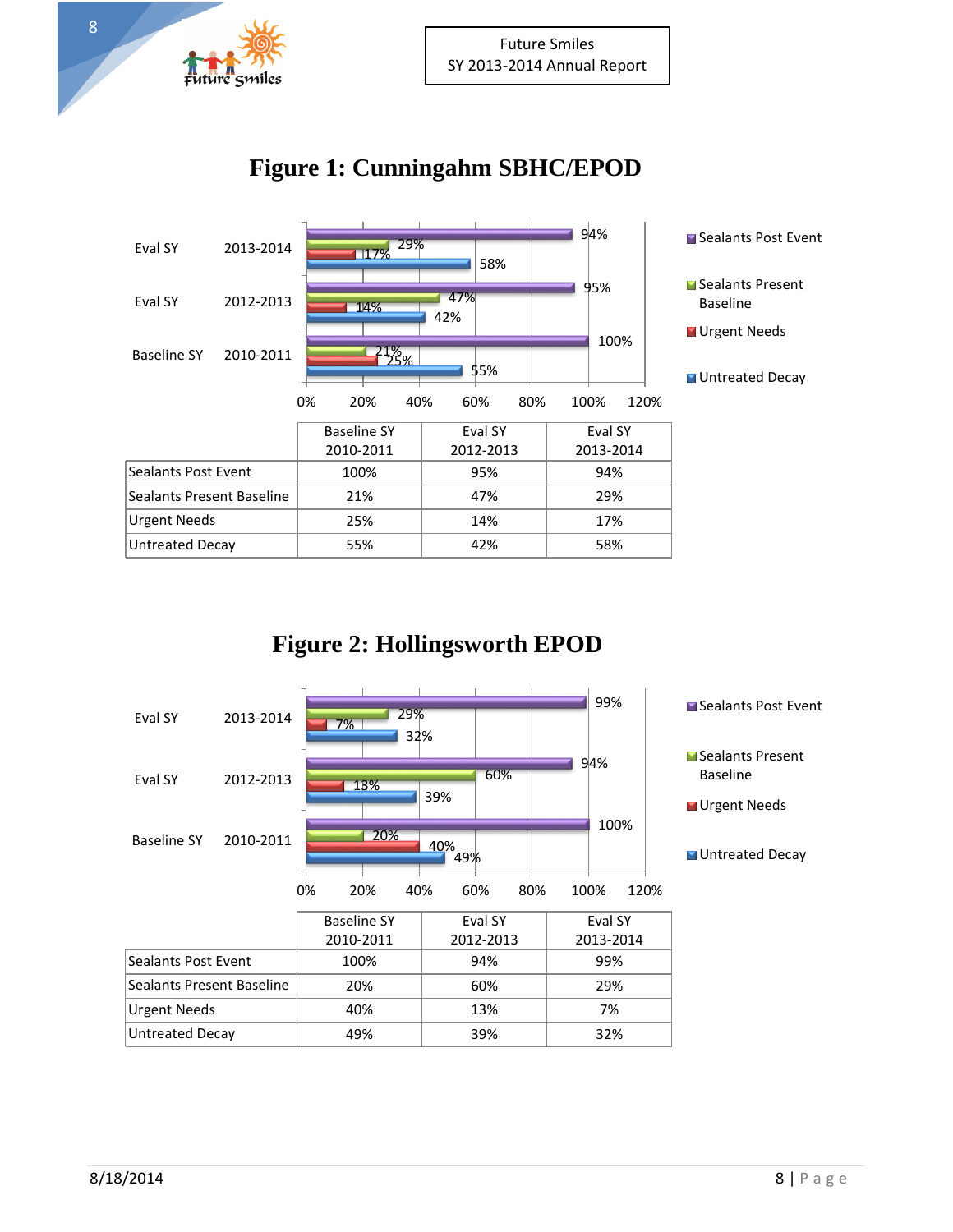

## **Figure 3: Martinez EPOD**



## **Figure 4: Healthcare Coverage**

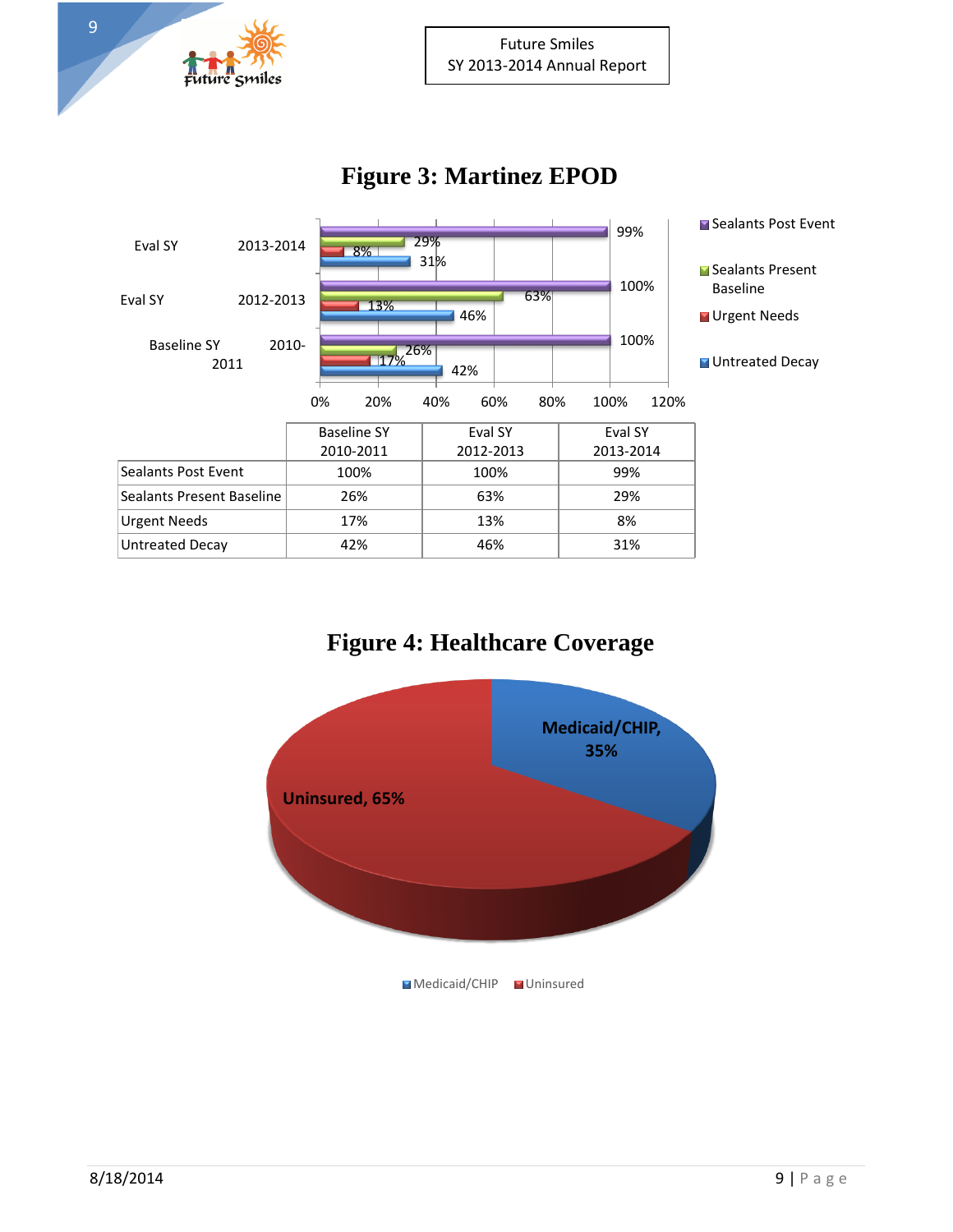## **Figure 5: SY 2013-2014 Combined Program School/Event Outcomes and Referral Sources**



**Figure 6: SY 2013-2014 Future Smiles Outreach Population**



Future Smiles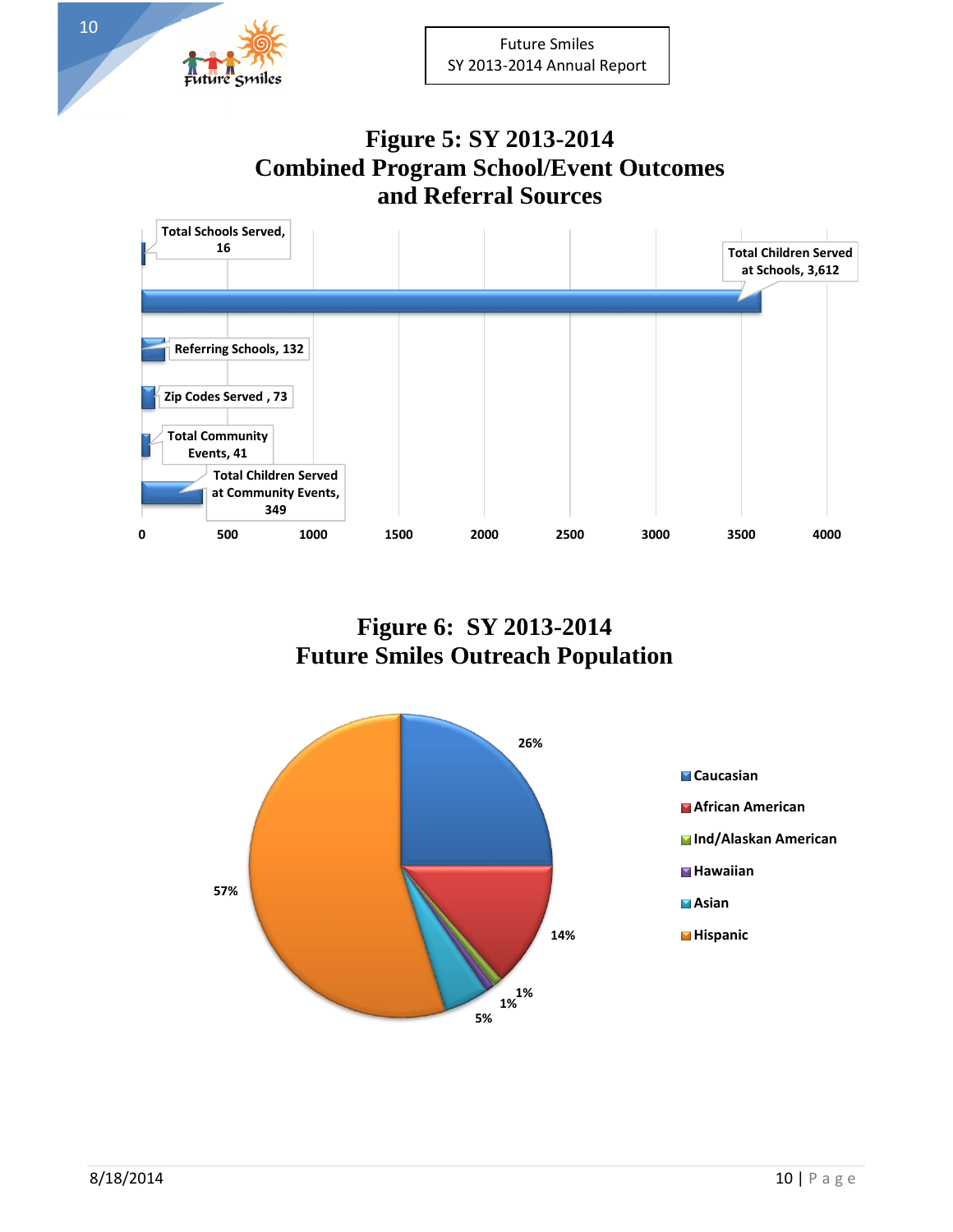

# **Figure 7: Annual Program Demographics by Schools**

| SY 2013-2014                                            | <b>ANNUAL PROGRAM DATA (BY SCHOOLS)</b>   |                                     |                              |                                    |                                          |                                                |                                   |  |
|---------------------------------------------------------|-------------------------------------------|-------------------------------------|------------------------------|------------------------------------|------------------------------------------|------------------------------------------------|-----------------------------------|--|
| School                                                  | <b>Student</b><br>Population<br>$($ # $)$ | % Free &<br><b>Reduced</b><br>Lunch | # Free &<br>Reduced<br>Lunch | # of<br>Sealant<br><b>Students</b> | # of OHI<br>Education<br><b>Students</b> | % of<br>Sealant<br><b>Students</b><br>from OHI | Total # of<br>Teeth<br>w/Sealants |  |
| <b>Clark County</b><br><b>School District</b><br>(CCSD) |                                           |                                     |                              |                                    |                                          |                                                |                                   |  |
| <b>Basic HS</b>                                         | 2,251                                     | 50%                                 | 1,133                        | 40                                 | 52                                       | 77%                                            | 402                               |  |
| <b>Bennett ES</b>                                       | 324                                       | 75%                                 | 244                          | 41                                 | 71                                       | 58%                                            | 152                               |  |
| <b>Brinley MS</b>                                       | 901                                       | 84%                                 | 755                          | 20                                 | 21                                       | 95%                                            | 209                               |  |
| Clark HS                                                | 2,975                                     | 60%                                 | 1,778                        | 174                                | 241                                      | 72%                                            | 1,477                             |  |
| Cunningham ES                                           | 764                                       | 79%                                 | 601                          | 118                                | 213                                      | 55%                                            | 553                               |  |
| Fay Herron ES                                           | 885                                       | 97%                                 | 859                          | 62                                 | 253                                      | 25%                                            | 240                               |  |
| Herr ES                                                 | 682                                       | 80%                                 | 809                          | $\mathbf 0$                        | 15                                       | $\mathbf 0$                                    | $\mathbf 0$                       |  |
| Hollingsworth ES                                        | 682                                       | 96%                                 | 652                          | 116                                | 360                                      | 32%                                            | 505                               |  |
| Lake ES                                                 | 956                                       | 89%                                 | 854                          | $\mathbf 0$                        | 16                                       | $\mathbf 0$                                    | $\mathbf 0$                       |  |
| Laughlin JR-SR                                          | 367                                       | 60%                                 | 220                          | 5                                  | 14                                       | 36%                                            | 41                                |  |
| <b>Martinez ES</b>                                      | 610                                       | 100%                                | 610                          | 75                                 | 441                                      | 17%                                            | 307                               |  |
| Roundy ES                                               | 870                                       | 89%                                 | 777                          | $\mathbf 0$                        | 137                                      | $\mathbf 0$                                    | $\mathbf 0$                       |  |
| Sewell ES                                               | 771                                       | 70%                                 | 542                          | $\mathbf 0$                        | 19                                       | $\mathbf 0$                                    | $\mathbf 0$                       |  |
| West Prep ES                                            | 449                                       | 89%                                 | 40                           | $\mathbf 0$                        | 67                                       | $\mathbf 0$                                    | $\mathbf 0$                       |  |
| <b>Whitney ES</b>                                       | 580                                       | 83%                                 | 484                          | 56                                 | 325                                      | 17%                                            | 211                               |  |
| Wynn ES                                                 | 866                                       | 93%                                 | 809                          | 34                                 | 626                                      | 5%                                             | 181                               |  |
| <b>Totals:</b><br>16                                    | 14,933                                    | 81% * AVE                           | 11,167                       | 741                                | 2871                                     | <b>30% *AVE</b>                                | 4,278                             |  |

\*\* Free and Reduced Lunch Enrollment (FRL) and student enrollment totals are from CCSD report *Nevada Schools Count Day Enrollment for Free and Reduced Lunch* print date 1/21/2014.